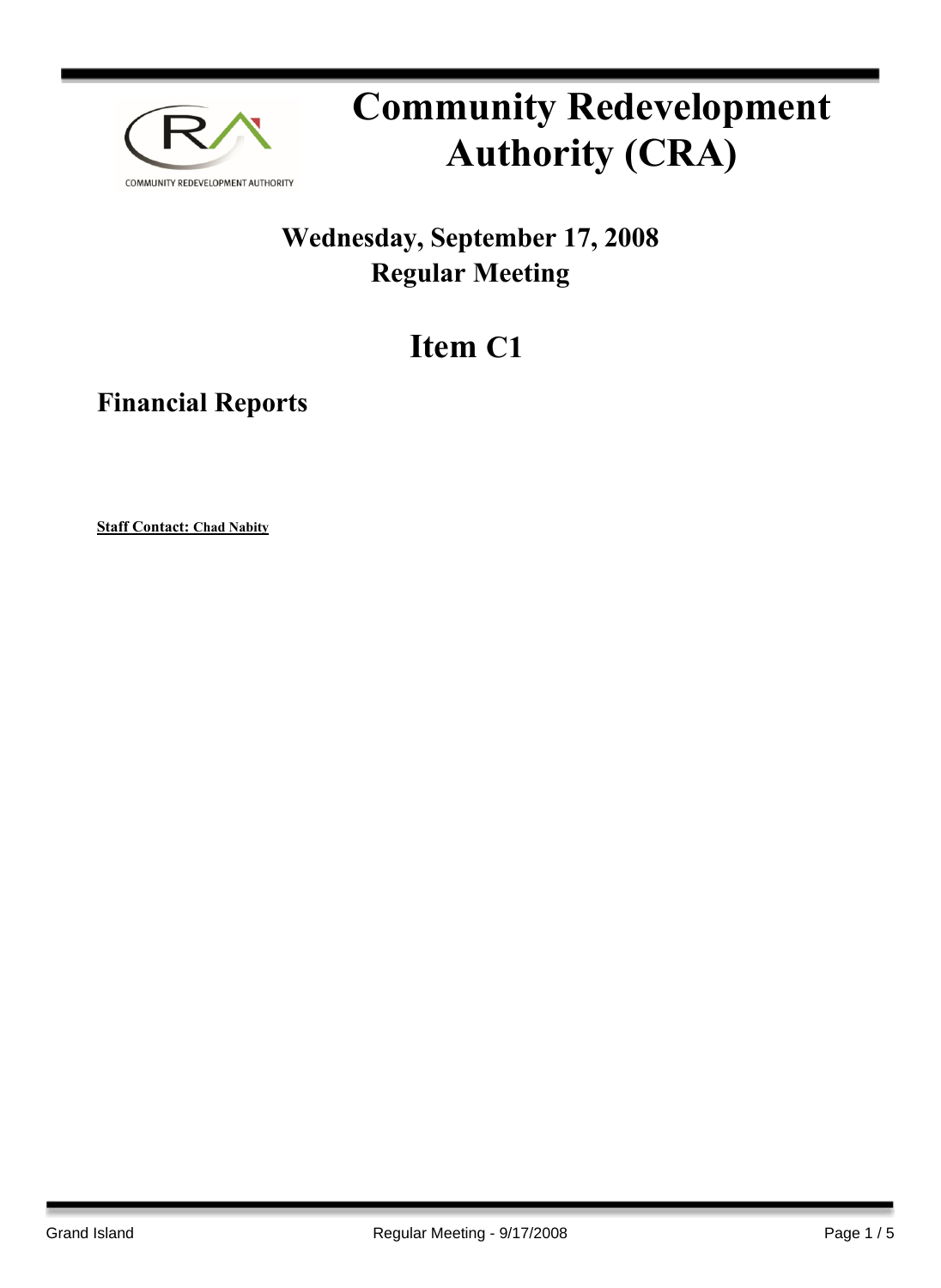|                                                     | <b>MONTH ENDED</b>       | $2007 - 2008$            | 2008                     | <b>REMAINING</b> |
|-----------------------------------------------------|--------------------------|--------------------------|--------------------------|------------------|
|                                                     | <b>AUGUST 2008</b>       | <b>YEAR TO DATE</b>      | <b>BUDGET</b>            | <b>BALANCE</b>   |
| <b>CONSOLIDATED</b>                                 |                          |                          |                          |                  |
| Beginning Cash                                      | 1,141,279                | 952,497                  | 952,497                  |                  |
| <b>REVENUE:</b>                                     |                          |                          |                          |                  |
| Property Taxes                                      | 9,302                    | 619,370                  | 722,796                  | 103,426          |
| Loan Proceeds                                       |                          |                          |                          |                  |
| Interest Income                                     | 8,685                    | 41,013                   | 10,000                   | (31, 013)        |
| <b>Land Sales</b>                                   |                          |                          | 50,000                   | 50,000           |
| Other Revenue                                       | 534                      | 17,079                   |                          | (17,079)         |
| <b>TOTAL REVENUE</b>                                | 18,521                   | 677,462                  | 782,796                  | 105,334          |
| <b>TOTAL RESOURCES</b>                              | 1,159,800                | 1,629,959                | 1,735,293                | 105,334          |
|                                                     |                          |                          |                          |                  |
| <b>EXPENSES</b>                                     |                          |                          |                          |                  |
| Auditing & Accounting                               |                          | 5,000                    | 8,000                    | 3,000            |
| <b>Legal Services</b><br><b>Consulting Services</b> | 150<br>$\blacksquare$    | 1,963<br>÷,              | 10,000<br>10,000         | 8,038<br>10,000  |
| <b>Contract Services</b>                            | 5,762                    | 29,926                   | 40,000                   | 10,074           |
| Printing & Binding                                  | $\overline{\phantom{a}}$ | 568                      | 1,000                    | 432              |
| Other Professional Services                         |                          | 4,113                    | 6,000                    | 1,887            |
| General Liability Insurance                         |                          | $\overline{\phantom{a}}$ | 250                      | 250              |
| Postage                                             | 17                       | 126                      | 250                      | 124              |
| Matching Grant                                      |                          | ÷,                       | $\blacksquare$           | ÷.               |
| <b>Legal Notices</b>                                | 38                       | 802                      | 800                      | (2)              |
| Licenses & Fees                                     |                          |                          |                          |                  |
| Travel & Training                                   |                          | $\sim$                   | 1,500                    | 1,500            |
| Other Expenditures                                  |                          |                          | 500                      | 500              |
| Office Supplies                                     |                          | 106                      | 500                      | 394              |
| Supplies                                            |                          |                          | 300                      | 300              |
| Land                                                |                          | 33,090                   | 100,000                  | 66,910           |
| Façade Improvement                                  |                          | 170,991                  | 200,000                  | 29,009           |
| South Locust                                        |                          | $\overline{\phantom{a}}$ | $\overline{\phantom{a}}$ |                  |
| Alleyway Improvement                                | ۰                        | $\overline{\phantom{a}}$ | ÷.                       |                  |
| Other Projects                                      |                          |                          | 500,000                  | 500,000          |
| <b>Bond Principal</b>                               |                          | 136,366                  | 128,002                  | (8,364)          |
| <b>Bond Interest</b>                                |                          | 93,076                   | 94,794                   | 1,718            |
| <b>Interest Expense</b>                             |                          |                          |                          |                  |
|                                                     |                          | $\overline{a}$           | $\overline{\phantom{a}}$ |                  |
| <b>TOTAL EXPENSES</b>                               | 5,968                    | 476,126                  | 1,101,896                | 625,770          |
| <b>INCREASE(DECREASE) IN CASH</b>                   | 12,554                   | 201,336                  | (319,100)                | (520, 436)       |
| <b>ENDING CASH</b>                                  | 1,153,832                | 1,153,832                | 633,397                  | (520, 436)       |
| <b>LESS COMMITMENTS</b>                             | 540,450                  |                          |                          |                  |
| <b>AVAILABLE CASH</b>                               | 613,382                  | 1,153,832                | 633,397                  | (520, 436)       |
|                                                     |                          |                          |                          |                  |
| <b>CHECKING</b>                                     | 657,189                  |                          |                          |                  |
| PETTY CASH                                          | 50                       |                          |                          |                  |
| <b>INVESTMENTS</b>                                  | 496,593                  |                          |                          |                  |
| <b>Total Cash</b>                                   | 1,153,832                |                          |                          |                  |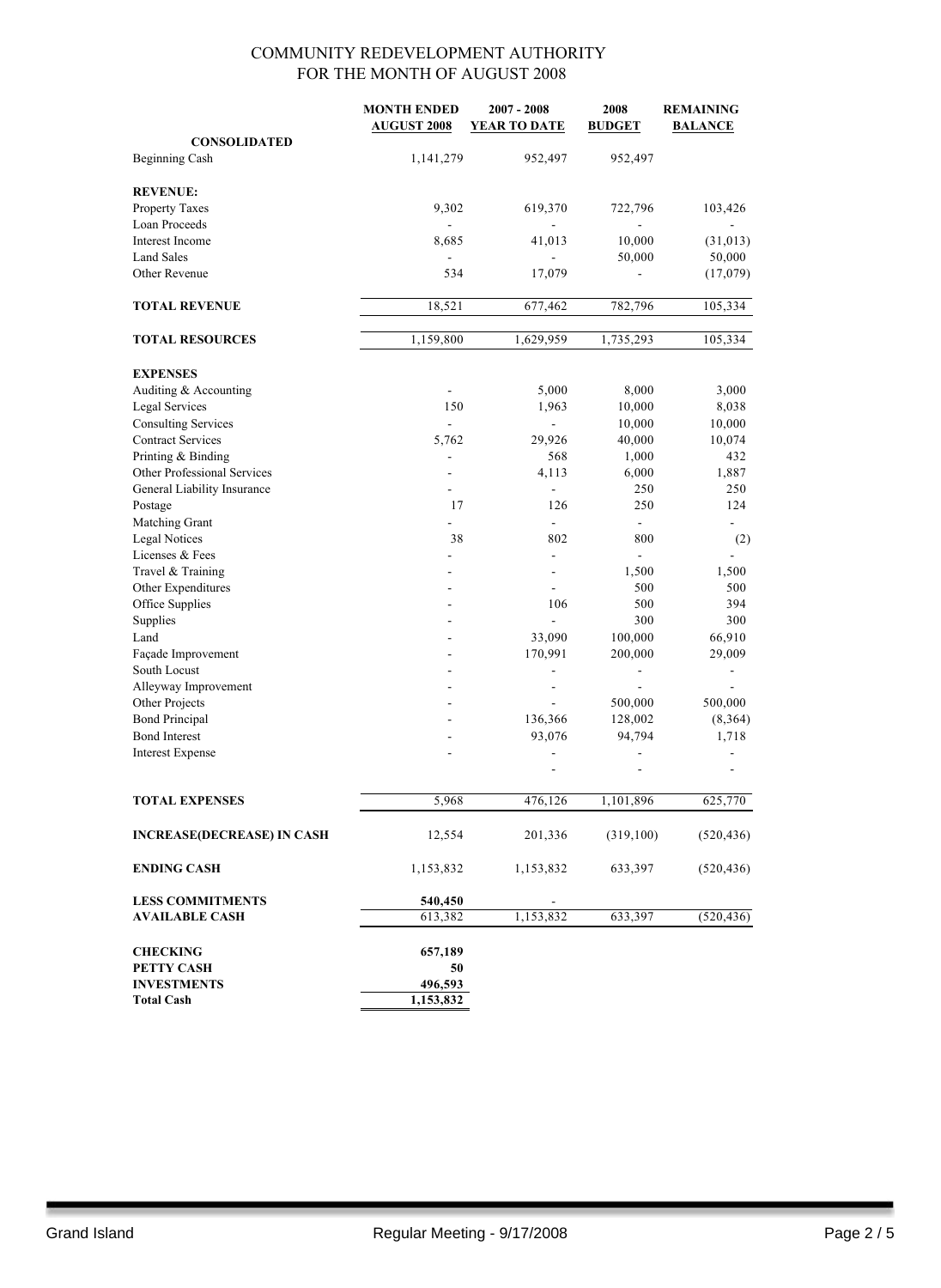|                                   | <b>MONTH ENDED</b><br><b>AUGUST 2008</b> | $2007 - 2008$<br><b>YEAR TO DATE</b> | 2008<br><b>BUDGET</b>    | <b>REMAINING</b><br><b>BALANCE</b> |
|-----------------------------------|------------------------------------------|--------------------------------------|--------------------------|------------------------------------|
| <b>CRA</b>                        |                                          |                                      |                          |                                    |
| <b>GENERAL OPERATIONS:</b>        |                                          |                                      |                          |                                    |
| Property Taxes                    | 9,302                                    | 398,382                              | 500,000                  | 101,618                            |
| Interest Income                   | 8,664                                    | 40,087                               | 10,000                   | (30,087)                           |
| <b>Land Sales</b>                 |                                          |                                      | 50,000                   | 50,000                             |
| Other Revenue & Motor Vehicle Tax | 534                                      | 3,775                                |                          | (3,775)                            |
| <b>TOTAL</b>                      | 18,500                                   | 442,243                              | 560,000                  | 117,757                            |
| <b>GILI TRUST</b>                 |                                          |                                      |                          |                                    |
| Property Taxes                    |                                          | 66,410                               | 65,780                   | (630)                              |
| Interest Income                   |                                          | 548                                  |                          | (548)                              |
| Other Revenue                     |                                          | 560                                  |                          | (560)                              |
| <b>TOTAL</b>                      | $\blacksquare$                           | 67,518                               | 65,780                   | (1,738)                            |
| <b>CHERRY PARK LTD II</b>         |                                          |                                      |                          |                                    |
| Property Taxes                    |                                          | 62,743                               | 59,180                   | (3, 563)                           |
| Interest Income                   | 22                                       | 223                                  | $\frac{1}{2}$            | (223)                              |
| Other Revenue                     |                                          | $\blacksquare$                       |                          |                                    |
| <b>TOTAL</b>                      | 22                                       | 62,967                               | 59,180                   | (3,787)                            |
| <b>GENTLE DENTAL</b>              |                                          |                                      |                          |                                    |
| Property Taxes                    |                                          | 3,497                                | 4,202                    | 705                                |
| Interest Income                   |                                          | 3                                    |                          | (3)                                |
| Other Revenue                     |                                          | 947                                  |                          | (947)                              |
| <b>TOTAL</b>                      | $\blacksquare$                           | 4,447                                | 4,202                    | (245)                              |
| <b>PROCON TIF</b>                 |                                          |                                      |                          |                                    |
| Property Taxes                    |                                          | 18,138                               | 19,162                   | 1,024                              |
| Interest Income                   |                                          | 53                                   |                          | (53)                               |
| Other Revenue                     |                                          | 972                                  | $\overline{\phantom{a}}$ | (972)                              |
| <b>TOTAL</b>                      | $\overline{\phantom{a}}$                 | 19,163                               | 19,162                   | (1)                                |
| <b>WALNUT HOUSING PROJECT</b>     |                                          |                                      |                          |                                    |
| Property Taxes                    |                                          | 63,553                               | 74,472                   | 10,919                             |
| Interest Income                   | 0                                        | 100                                  |                          | (100)                              |
| Other Revenue                     |                                          | 10,825                               |                          | (10, 825)                          |
| <b>TOTAL</b>                      | $\mathbf{0}$                             | 74,478                               | 74,472                   | (5)                                |
| <b>BRUNS PET GROOMING</b>         |                                          |                                      |                          |                                    |
| Property Taxes                    |                                          | 4,960                                |                          | (4,960)                            |
| Interest Income                   |                                          |                                      |                          |                                    |
| Other Revenue                     |                                          |                                      |                          |                                    |
| <b>TOTAL</b>                      | $\blacksquare$                           | 4,960                                | $\blacksquare$           | (4,960)                            |
| <b>GIRARD VET CLINIC</b>          |                                          |                                      |                          |                                    |
| Property Taxes                    |                                          | 1,686                                |                          | (1,686)                            |
| Interest Income                   |                                          |                                      |                          |                                    |
| Other Revenue                     |                                          |                                      |                          |                                    |
| <b>TOTAL</b>                      |                                          | 1,686                                |                          | (1,686)                            |
|                                   |                                          |                                      |                          |                                    |
| <b>TOTAL REVENUE</b>              | 18,521                                   | 677,462                              | 782,796                  | 105,334                            |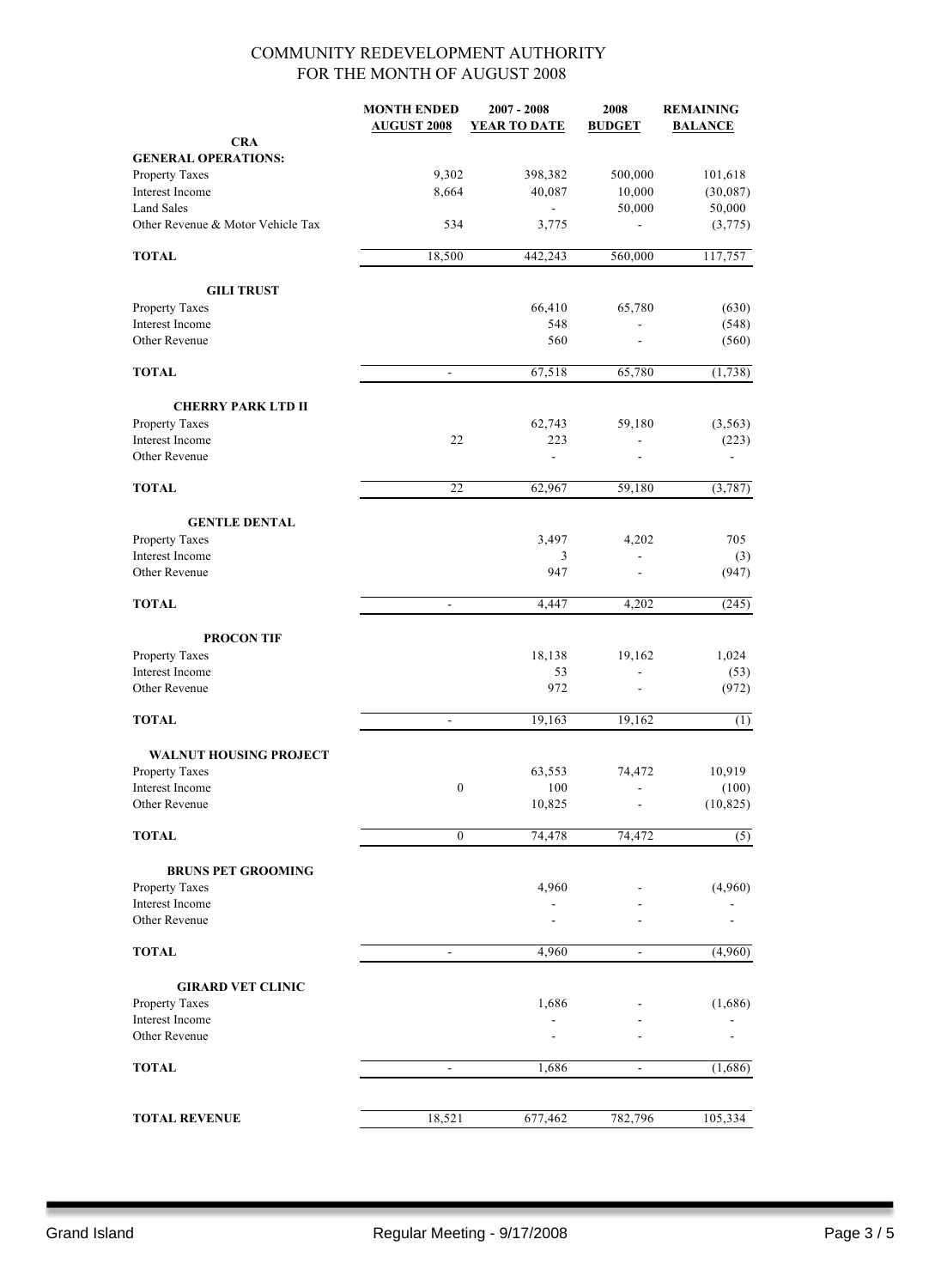|                                   | <b>MONTH ENDED</b>       | $2007 - 2008$            | 2008                     | <b>REMAINING</b>         |
|-----------------------------------|--------------------------|--------------------------|--------------------------|--------------------------|
|                                   | <b>AUGUST 2008</b>       | YEAR TO DATE             | <b>BUDGET</b>            | <b>BALANCE</b>           |
| <b>EXPENSES</b>                   |                          |                          |                          |                          |
| <b>CRA</b>                        |                          |                          |                          |                          |
| <b>GENERAL OPERATIONS:</b>        |                          |                          |                          |                          |
| Auditing & Accounting             |                          | 5,000                    | 8,000                    | 3,000                    |
| <b>Legal Services</b>             | 150                      | 1,963                    | 10,000                   | 8,038                    |
| <b>Consulting Services</b>        |                          | $\overline{\phantom{a}}$ | 10,000                   | 10,000                   |
| <b>Contract Services</b>          | 5,762                    | 29,926                   | 40,000                   | 10,074                   |
|                                   |                          | 568                      |                          | 432                      |
| Printing & Binding                |                          |                          | 1,000                    |                          |
| Other Professional Services       |                          | 4,113                    | 6,000                    | 1,887                    |
| General Liability Insurance       |                          | $\overline{a}$           | 250                      | 250                      |
| Postage                           | 17                       | 126                      | 250                      | 124                      |
| Matching Grant                    |                          | $\blacksquare$           | $\overline{\phantom{0}}$ | ۰                        |
| <b>Legal Notices</b>              | 38                       | 802                      | 800                      | (2)                      |
| Licenses & Fees                   |                          | $\overline{\phantom{a}}$ | $\overline{\phantom{0}}$ |                          |
| Travel & Training                 |                          |                          | 1,500                    | 1,500                    |
| Other Expenditures                |                          | $\overline{a}$           | 500                      | 500                      |
| Office Supplies                   |                          | 106                      | 500                      | 394                      |
| Supplies                          |                          | $\overline{\phantom{a}}$ | 300                      | 300                      |
| Land                              |                          | 33,090                   | 100,000                  | 66,910                   |
|                                   |                          |                          |                          |                          |
| <b>PROJECTS</b>                   |                          |                          |                          |                          |
| Façade Improvement                |                          | 170,991                  | 200,000                  | 29,009                   |
| South Locust                      |                          |                          |                          |                          |
|                                   |                          |                          |                          |                          |
| Alleyway Improvement              |                          |                          |                          |                          |
| Other Projects                    |                          |                          | 500,000                  | 500,000                  |
|                                   |                          |                          |                          |                          |
| <b>TOTAL CRA EXPENSES</b>         | 5,968                    | 246,684                  | 879,100                  | 632,416                  |
|                                   |                          |                          |                          |                          |
| <b>GILI TRUST</b>                 |                          |                          |                          |                          |
| <b>Bond Principal</b>             |                          | 47,158                   | 47,158                   | $\bf{0}$                 |
| <b>Bond Interest</b>              |                          | 18,622                   | 18,622                   | (0)                      |
| Other Expenditures                |                          | $\overline{a}$           | $\overline{a}$           |                          |
|                                   |                          |                          |                          |                          |
| <b>TOTAL GILI EXPENSES</b>        | $\overline{\phantom{a}}$ | 65,780                   | 65,780                   | $\overline{\phantom{a}}$ |
|                                   |                          |                          |                          |                          |
| <b>CHERRY PARK LTD II</b>         |                          |                          |                          |                          |
|                                   |                          |                          |                          |                          |
| <b>Bond Principal</b>             |                          | 36,824                   | 36,824                   | $\bf{0}$                 |
| <b>Bond Interest</b>              |                          | 22,356                   | 22,356                   | (0)                      |
|                                   |                          |                          |                          |                          |
| <b>TOTAL CHERRY PARK EXPENSES</b> | $\overline{\phantom{0}}$ | 59,180                   | 59,180                   |                          |
|                                   |                          |                          |                          |                          |
| <b>GENTLE DENTAL</b>              |                          |                          |                          |                          |
| <b>Bond Principal</b>             |                          | 2,082                    | 2,127                    | 45                       |
| <b>Bond Interest</b>              |                          | 2,120                    | 2,075                    | (45)                     |
|                                   |                          |                          |                          |                          |
| <b>TOTAL GENTLE DENTAL</b>        | $\overline{\phantom{a}}$ | 4,202                    | 4,202                    | $\blacksquare$           |
|                                   |                          |                          |                          |                          |
| <b>PROCON TIF</b>                 |                          |                          |                          |                          |
| <b>Bond Principal</b>             |                          | 10,601                   | 8,838                    | (1, 763)                 |
| <b>Bond Interest</b>              |                          | 8,560                    |                          |                          |
|                                   |                          |                          | 10,324                   | 1,764                    |
|                                   |                          |                          |                          |                          |
| <b>TOTAL PROCON TIF</b>           | $\overline{a}$           | 19,162                   | 19,162                   | $\boldsymbol{0}$         |
|                                   |                          |                          |                          |                          |
| <b>WALNUT HOUSING PROJECT</b>     |                          |                          |                          |                          |
| <b>Bond Principal</b>             |                          | 33,055                   | 33,055                   | $\bf{0}$                 |
| <b>Bond Interest</b>              |                          | 41,417                   | 41,417                   | (0)                      |
|                                   |                          |                          |                          | $\blacksquare$           |
| <b>TOTAL WALNUT HOUSING</b>       | $\blacksquare$           | 74,472                   | 74,472                   | $\bf{0}$                 |
|                                   |                          |                          |                          |                          |